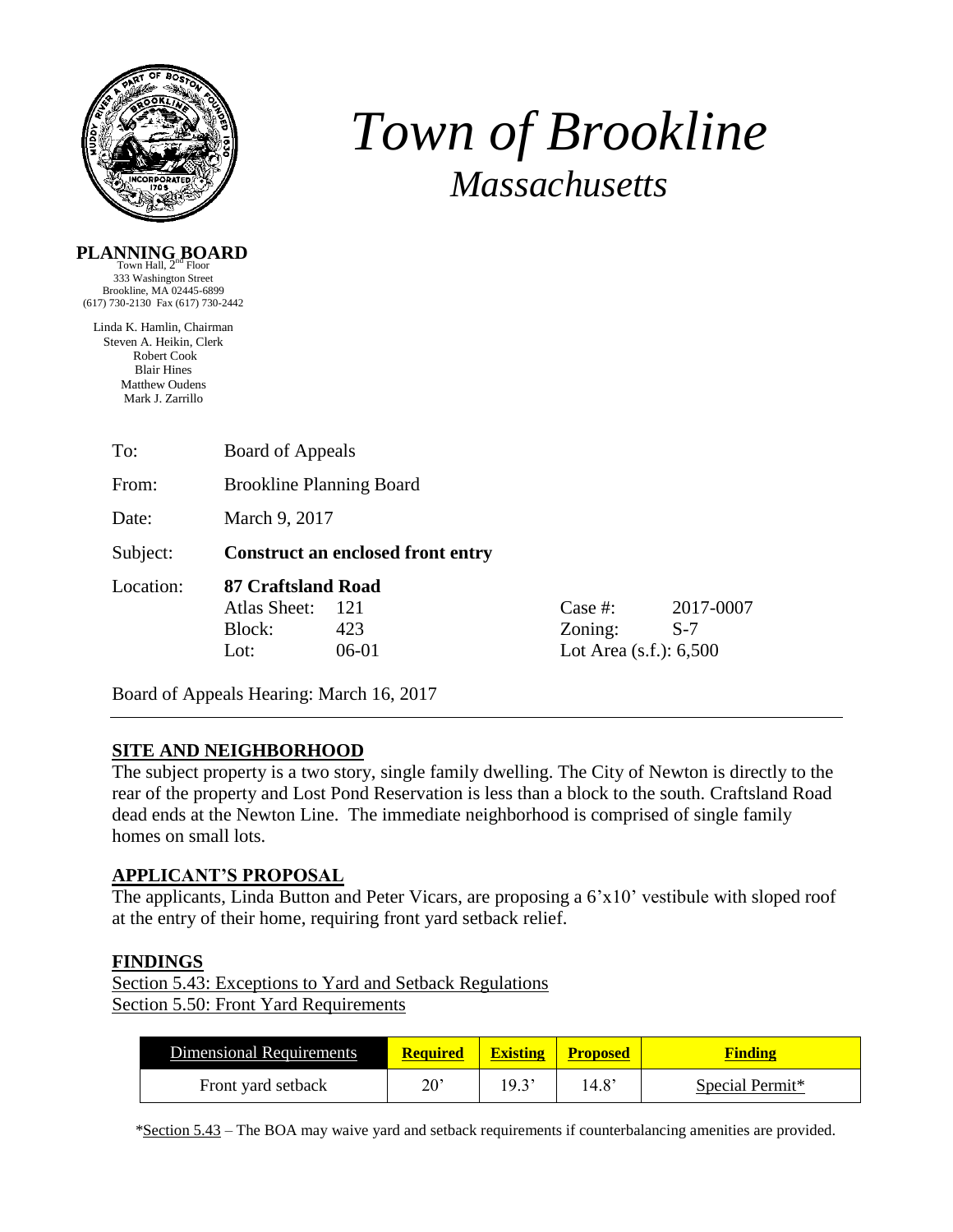### **PLANNING BOARD COMMENTS**

The Planning Board is supportive of the proposal to construct an enclosed entry way at 87 Craftsland Road. It is attractively designed, and the relief sought is minimal. The applicants are proposing new plantings on either side of the entryway as a counterbalancing amenity.

**Therefore, the Planning Board recommends approval of the site plan plans, by Joseph R. Porter, dated 12/8/2016, and floor plans indicating a 6'x10' new vestibule addition submitted by Kip Schultz titled "87 Craftsland Road" subject to the following conditions:**

- 1. Prior to the issuance of a building permit, the applicant shall submit a final site plan, floor plans, and elevations, subject to review and approval by the Assistant Director for Regulatory Planning.
- 2. Prior to the issuance of a building permit, the applicant shall submit a landscaping plan to the Assistant Director of Regulatory Planning for review and approval, to serve as the counterbalancing amenity.
- 3. Prior to the issuance of a building permit, the applicant shall submit to the Building Commissioner for review and approval for conformance to the Board of Appeals decision: 1) a final site plan stamped and signed by a registered engineer or land surveyor; 2) final floor plans and elevations and 3) evidence that the Board of Appeals decision has been recorded at the Registry of Deeds.



*alc*



*Existing front elevation of 87 Craftsland Road and location of new entryway*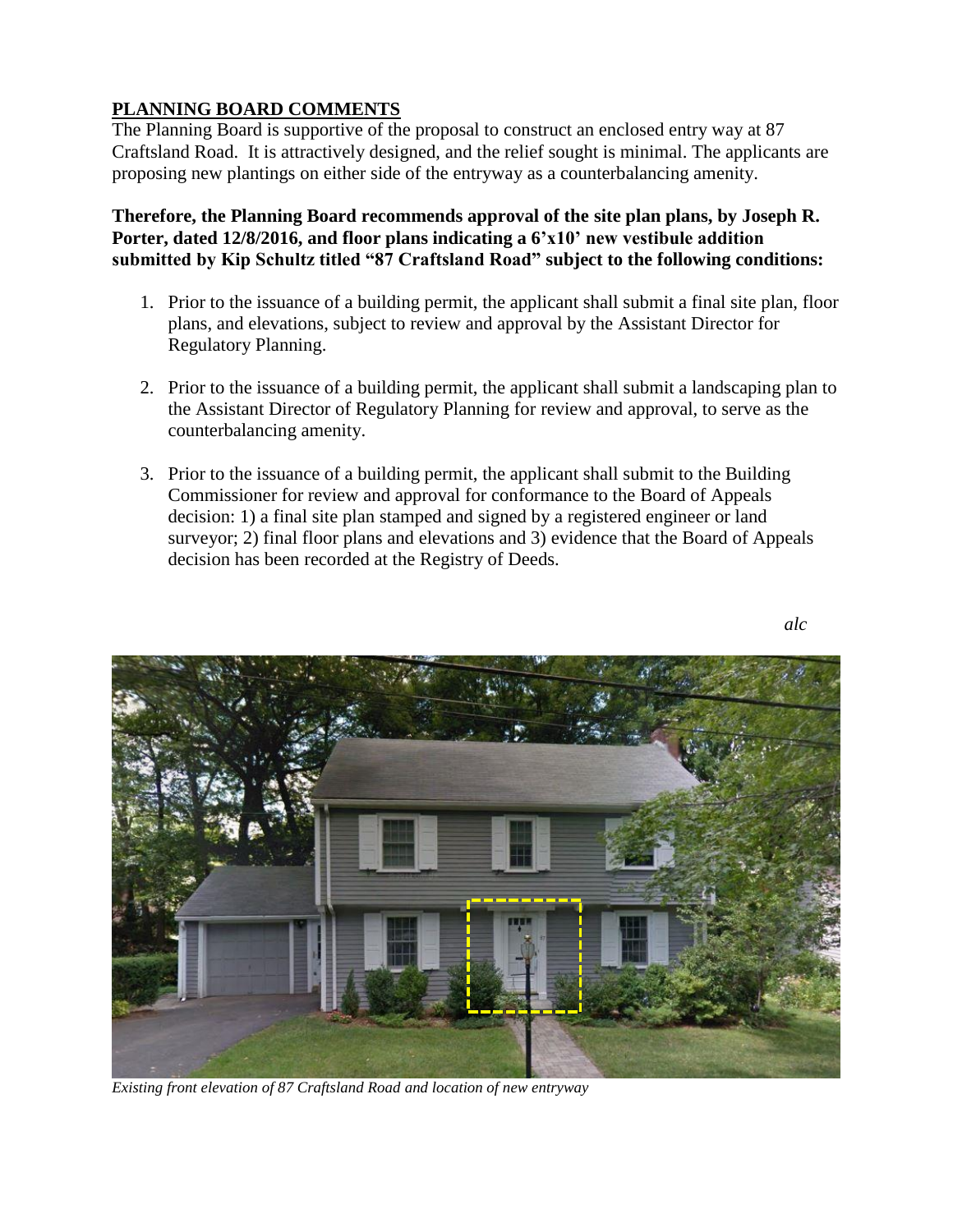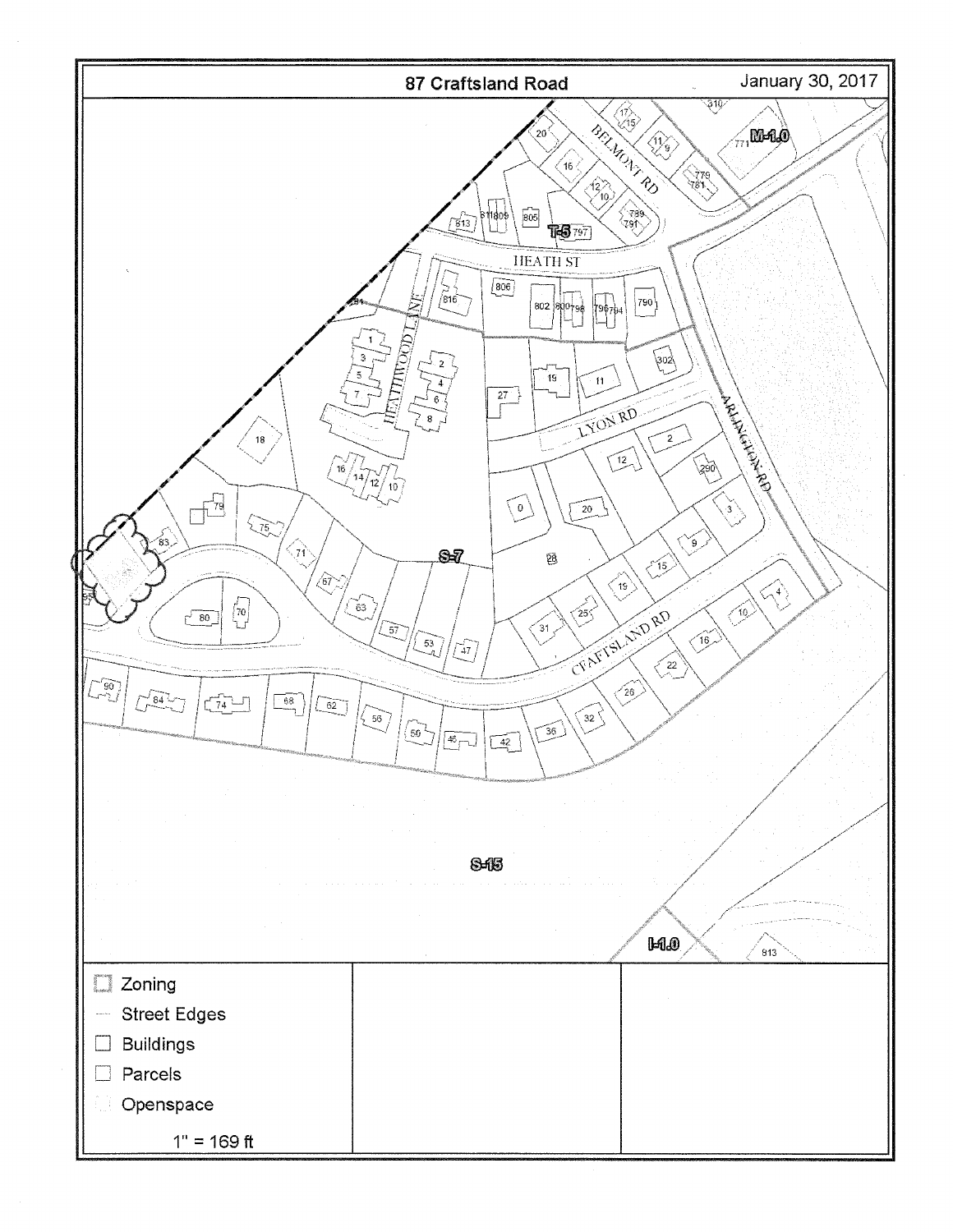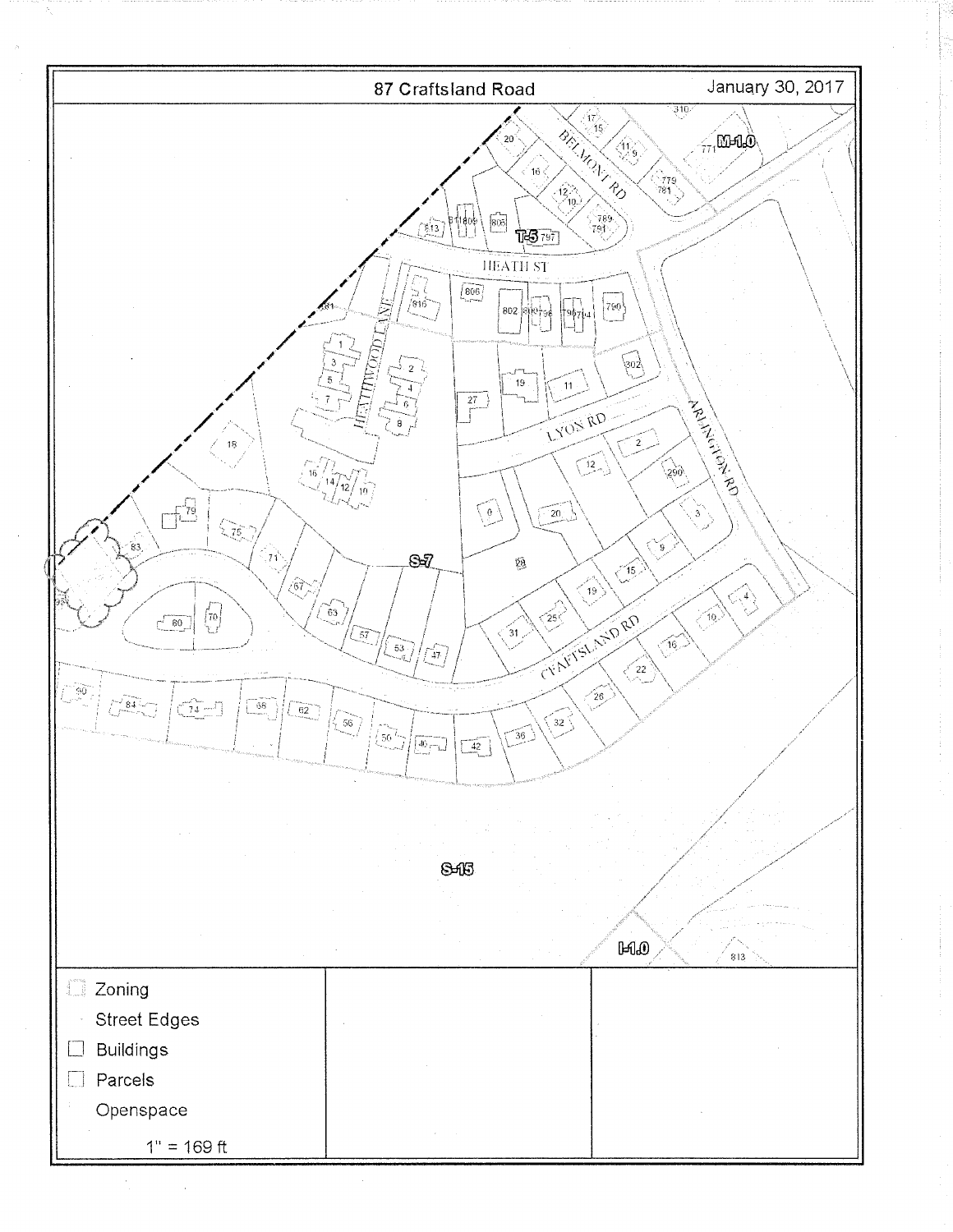Owner: LINDA BUTTOU & 87 Craftsland Road Chestnut Hill, MA

 $\mathcal{L}^{\mathcal{L}}$ 

 $\sim$ 





**Existing Conditions** 

New vestibule addition

 $\sim$   $\alpha$